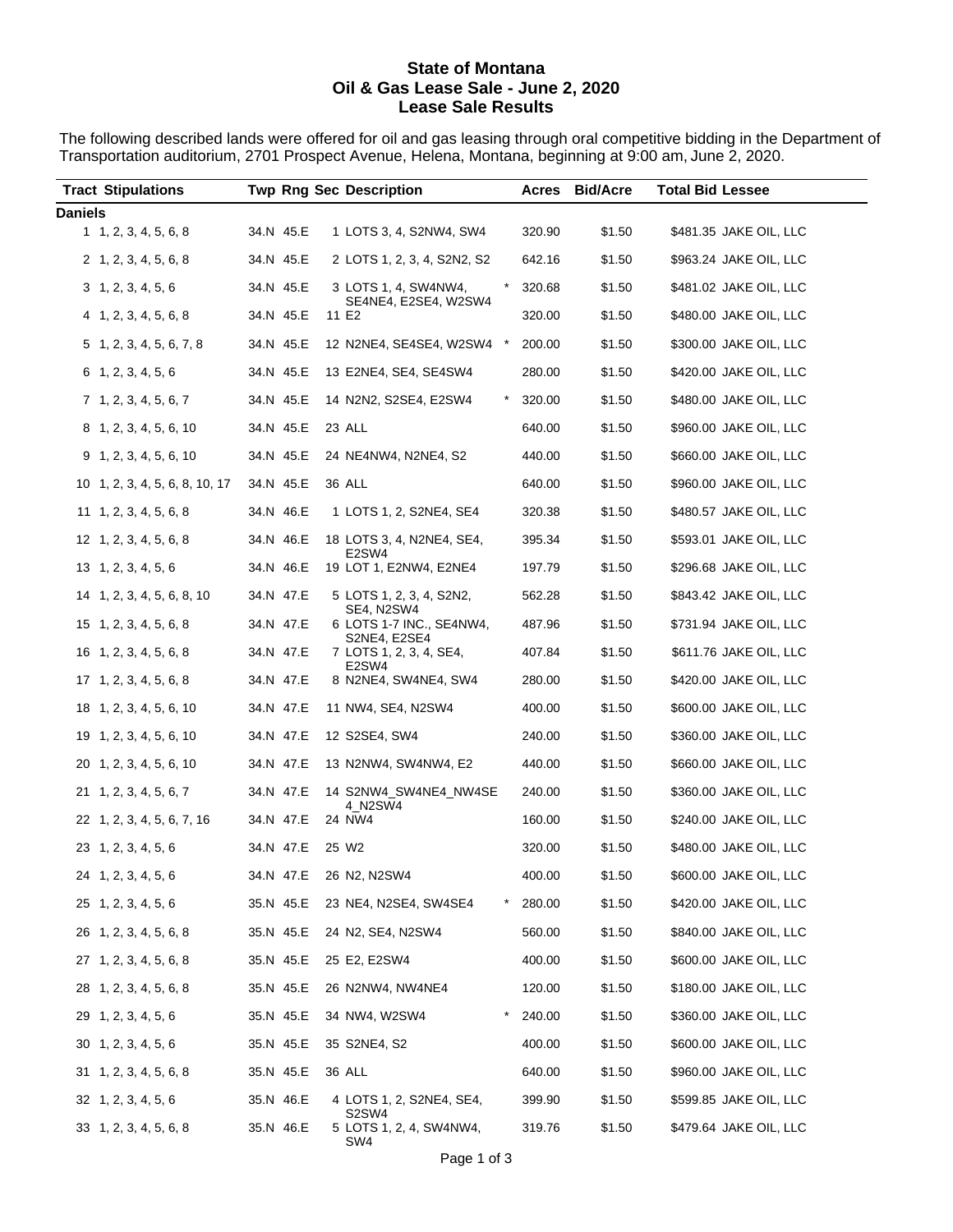|                  | <b>Tract Stipulations</b>             |      |           | <b>Twp Rng Sec Description</b>                                     | Acres  | <b>Bid/Acre</b> | <b>Total Bid Lessee</b> |                                                                                     |
|------------------|---------------------------------------|------|-----------|--------------------------------------------------------------------|--------|-----------------|-------------------------|-------------------------------------------------------------------------------------|
| <b>Daniels</b>   |                                       |      |           |                                                                    |        |                 |                         |                                                                                     |
|                  | $34$ 1, 2, 3, 4, 5, 6                 |      | 35.N 46.E | 8 ALL                                                              | 640.00 | \$1.50          |                         | \$960.00 JAKE OIL, LLC                                                              |
|                  | $35 \quad 1, 2, 3, 4, 5, 6$           |      | 35.N 46.E | 9 ALL                                                              | 640.00 | \$1.50          |                         | \$960.00 JAKE OIL, LLC                                                              |
|                  | 36 1, 2, 3, 4, 5, 6, 8                |      | 35.N 46.E | 31 LOTS 1, 2, 3, 4, E2W2                                           | 310.76 | \$1.50          |                         | \$466.14 JAKE OIL, LLC                                                              |
|                  | 37 1, 2, 3, 4, 5, 6, 8                |      | 35.N 46.E | 36 E2                                                              | 320.00 | \$1.50          |                         | \$480.00 JAKE OIL, LLC                                                              |
|                  | 38 1, 2, 3, 4, 5, 6, 8, 10            |      | 35.N 47.E | 31 SE4                                                             | 160.00 | \$1.50          |                         | \$240.00 JAKE OIL, LLC                                                              |
|                  | 39 1, 2, 3, 4, 5, 6, 8, 10            |      | 35.N 47.E | 32 SW4                                                             | 160.00 | \$1.50          |                         | \$240.00 JAKE OIL, LLC                                                              |
|                  | 40 1, 2, 3, 4, 5, 6, 8                |      | 35.N 47.E | 33 W <sub>2</sub>                                                  | 320.00 | \$1.50          |                         | \$480.00 JAKE OIL, LLC                                                              |
|                  | 41 1, 2, 3, 4, 5, 6                   |      | 36.N 47.E | 1 LOTS 1, 2, 3, SE4NW4,<br>*<br>S2NE4, N2SE4, SE4SE4               | 348.27 | \$1.50          |                         | \$522.40 JAKE OIL, LLC                                                              |
|                  | 42 1, 2, 3, 4, 5, 6, 10               |      | 36.N 47.E | 2 LOT 4, S2NW4, NW4SE4,<br>S2SE4, SW4                              | 398.23 | \$1.50          |                         | \$597.34 JAKE OIL, LLC                                                              |
|                  | 43 1, 2, 3, 4, 5, 6, 10, 17           |      | 36.N 47.E | 3 LOTS 1, 3, 4, SW4NW4,<br>*<br>SE4NE4, E2SE4, NW4SW4              | 315.86 | \$1.50          |                         | \$473.79 JAKE OIL, LLC                                                              |
|                  | 44 1, 2, 3, 4, 5, 6                   |      | 36.N 47.E | 10 N2, N2S2                                                        | 480.00 | \$1.50          |                         | \$720.00 JAKE OIL, LLC                                                              |
|                  | 45 1, 2, 3, 4, 5, 6, 10               |      | 36.N 47.E | 11 W2, W2NE4, NW4SE4<br>*                                          | 440.00 | \$1.50          |                         | \$660.00 JAKE OIL, LLC                                                              |
|                  | 46 1, 2, 3, 4, 5, 6                   |      | 36.N 47.E | 12 E2NE4, SE4                                                      | 240.00 | \$1.50          |                         | \$360.00 JAKE OIL, LLC                                                              |
|                  | 47 1, 2, 3, 4, 5, 6, 10               |      | 36.N 47.E | 13 SW4NW4, E2NE4, N2S2,                                            | 320.00 | \$1.50          |                         | \$480.00 JAKE OIL, LLC                                                              |
|                  | 48 1, 2, 3, 4, 5, 6, 7                |      | 36.N 47.E | SE4SE4<br>14 N2SW4_SW4SW4<br>*                                     | 120.00 | \$1.50          |                         | \$180.00 JAKE OIL, LLC                                                              |
|                  | 49 1, 2, 3, 4, 5, 6                   |      | 36.N 47.E | 23 NW4NW4, S2NW4, N2SW4 *                                          | 200.00 | \$1.50          |                         | \$300.00 JAKE OIL, LLC                                                              |
|                  | 50 1, 2, 3, 4, 5, 6                   |      | 36.N 47.E | 24 SW4NW4, SW4                                                     | 200.00 | \$1.50          |                         | \$300.00 JAKE OIL, LLC                                                              |
|                  | 51 1, 2, 3, 4, 5, 6                   |      | 36.N 47.E | 25 N2NW4, S2SW4                                                    | 160.00 | \$1.50          |                         | \$240.00 JAKE OIL, LLC                                                              |
|                  | 52 1, 2, 3, 4, 5, 6, 8                |      | 37.N 47.E | 30 S2SE4                                                           | 80.00  | \$1.50          |                         | \$120.00 JAKE OIL, LLC                                                              |
|                  | 53 1, 2, 3, 4, 5, 6, 10               |      | 37.N 47.E | 31 LOTS 1, 2, 3, 4, E2NW4                                          | 239.44 | \$1.50          |                         | \$359.16 JAKE OIL, LLC                                                              |
|                  | 54 1, 2, 3, 4, 5, 6, 8, 10, 12,<br>17 |      | 37.N 47.E | $\ast$<br>32 NE4NW4, N2NE4,<br>SE4NE4, NE4SE4, S2S2                | 360.00 | \$1.50          |                         | \$540.00 JAKE OIL, LLC                                                              |
|                  | 55 1, 2, 3, 4, 5, 6, 10               |      | 37.N 47.E | $^{\star}$<br>33 W <sub>2</sub> W <sub>2</sub>                     | 160.00 | \$1.50          |                         | \$240.00 JAKE OIL, LLC                                                              |
|                  | 56 1, 2, 3, 4, 5, 6, 8                |      | 37.N 47.E | 34 SE4NW4, NE4, S2                                                 | 520.00 | \$1.50          |                         | \$780.00 JAKE OIL, LLC                                                              |
|                  | $57$ 1, 2, 3, 4, 5, 6                 |      | 37.N 48.E | 36 N2NE4, SW4                                                      | 240.00 | \$1.50          |                         | \$360.00 JAKE OIL, LLC                                                              |
| <b>Glacier</b>   |                                       |      |           |                                                                    |        |                 |                         |                                                                                     |
|                  | 58 1, 2, 3, 4, 5, 6, 8, 14            |      | 37.N 5.W  | 36 ALL, BELOW THE TOP OF<br>THE ELLIS FORMATION                    | 640.00 | \$35.00         |                         | \$22,400.00 NORTHWESTERN<br><b>CORPORATION DBA</b><br><b>NORTHWESTERN</b><br>ENERGY |
| <b>Roosevelt</b> | 59 1, 2, 3, 4, 5, 6, 11, 13           |      | 26.N 59.E | 5 MISSOURI RIVERBED                                                | 186.00 | \$2.00          |                         | \$372.00 SUNSHINE PACIFIC                                                           |
|                  |                                       |      |           | AND RELATED ACREAGE,<br><b>BELOW THE BASE OF</b><br>THE RED RIVER  |        |                 |                         | CORP.                                                                               |
|                  | 60 1, 2, 3, 4, 5, 6, 11, 13           |      | 27.N 58.E | <b>FORMATION</b><br>26 MISSOURI RIVERBED<br>AND RELATED ACREAGE    | 149.00 | \$110.00        |                         | \$16,390.00 SUNSHINE PACIFIC<br>CORP.                                               |
| Rosebud          |                                       |      |           |                                                                    |        |                 |                         |                                                                                     |
|                  | 61 1, 2, 3, 4, 5, 6, 7, 9, 15,<br>17  |      | 7.N 39.E  | 32 ALL                                                             | 640.00 | \$1.50          |                         | \$960.00 HAMMOND VALLEY<br>COLONY, INC.                                             |
| <b>Toole</b>     |                                       |      |           |                                                                    |        |                 |                         |                                                                                     |
|                  | 62 1, 2, 3, 4, 5, 6, 18               | 31.N | 3.E       | 5 HWY TRACT IN SE4NW4                                              | 6.57   | \$15.22         |                         | \$100.00 A. B. ENERGY LLC                                                           |
|                  | 63 1, 2, 3, 4, 5, 6, 10               | 31.N | 3.E       | $\star$<br>5 LOTS 1, 2, 3, LESS 14.06<br>ACRES, S2SE4NE4,<br>E2SE4 | 205.41 | \$1.50          |                         | \$308.12 A. B. ENERGY LLC                                                           |
|                  | 64 1, 2, 3, 4, 5, 6, 10               | 31.N | 3.E       | <b>18 NE4NE4</b>                                                   | 40.00  | \$2.50          |                         | \$100.00 A. B. ENERGY LLC                                                           |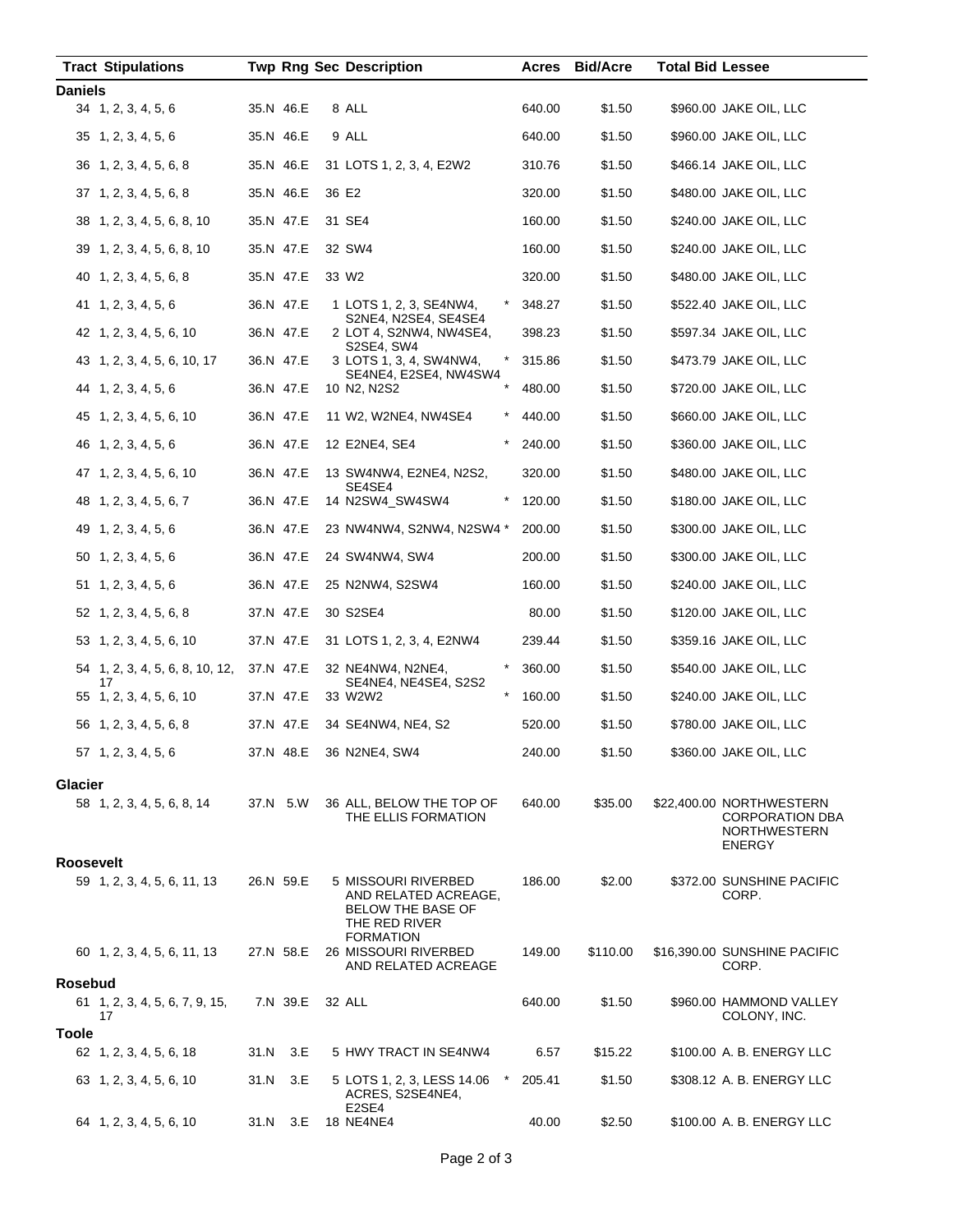| <b>Tract Stipulations</b>   |          | <b>Twp Rng Sec Description</b>                                                                                                                   | Acres  | <b>Bid/Acre</b> | <b>Total Bid Lessee</b>                                                            |
|-----------------------------|----------|--------------------------------------------------------------------------------------------------------------------------------------------------|--------|-----------------|------------------------------------------------------------------------------------|
| <b>Toole</b>                |          |                                                                                                                                                  |        |                 |                                                                                    |
| 65 1, 2, 3, 4, 5, 6, 10, 16 | 32.N 3.E | 32 NW4NW4, S2NW4,<br>SW4SE4, E2SW4                                                                                                               | 240.00 | \$1.50          | \$360.00 A. B. ENERGY LLC                                                          |
| 66 1, 2, 3, 4, 5, 6, 7, 19  | 36.N 3.W | 16 ALL, BELOW THE BASE<br>OF THE REIRDON<br><b>FORMATION</b>                                                                                     | 640.00 | \$31.00         | \$19,840.00 SWANSON, TOM E.                                                        |
| 67 1, 2, 3, 4, 5, 6, 14     | 37.N 4.W | 31 LOTS 2, 3, 4, E2SW4,<br>BELOW THE TOP OF THE<br>ELLIS GROUP, WHICH IS<br>EQUIVALENT TO THE<br><b>BASE OF THE MORRISON</b><br><b>FORMATION</b> | 199.82 | \$40.00         | \$7,992.80 NORTHWESTERN<br><b>CORPORATION DBA</b><br><b>NORTHWESTERN</b><br>ENERGY |

\* Part or all of tract is not state-owned surface

# **Summary by Lessor**

|                                             | <b>Total Acres</b> | <b>Total Tracts</b> |
|---------------------------------------------|--------------------|---------------------|
| Dept. of Natural Resources and Conservation | 22.654.35          |                     |

# **Oil and Gas Lease Sale Summary**

| <b>Total Tracts</b>         | 67          |
|-----------------------------|-------------|
| <b>Total Acres</b>          | 22.654.35   |
| <b>Total Bid Revenue</b>    | \$98.384.23 |
| <b>Average Bid Per Acre</b> | \$4.34      |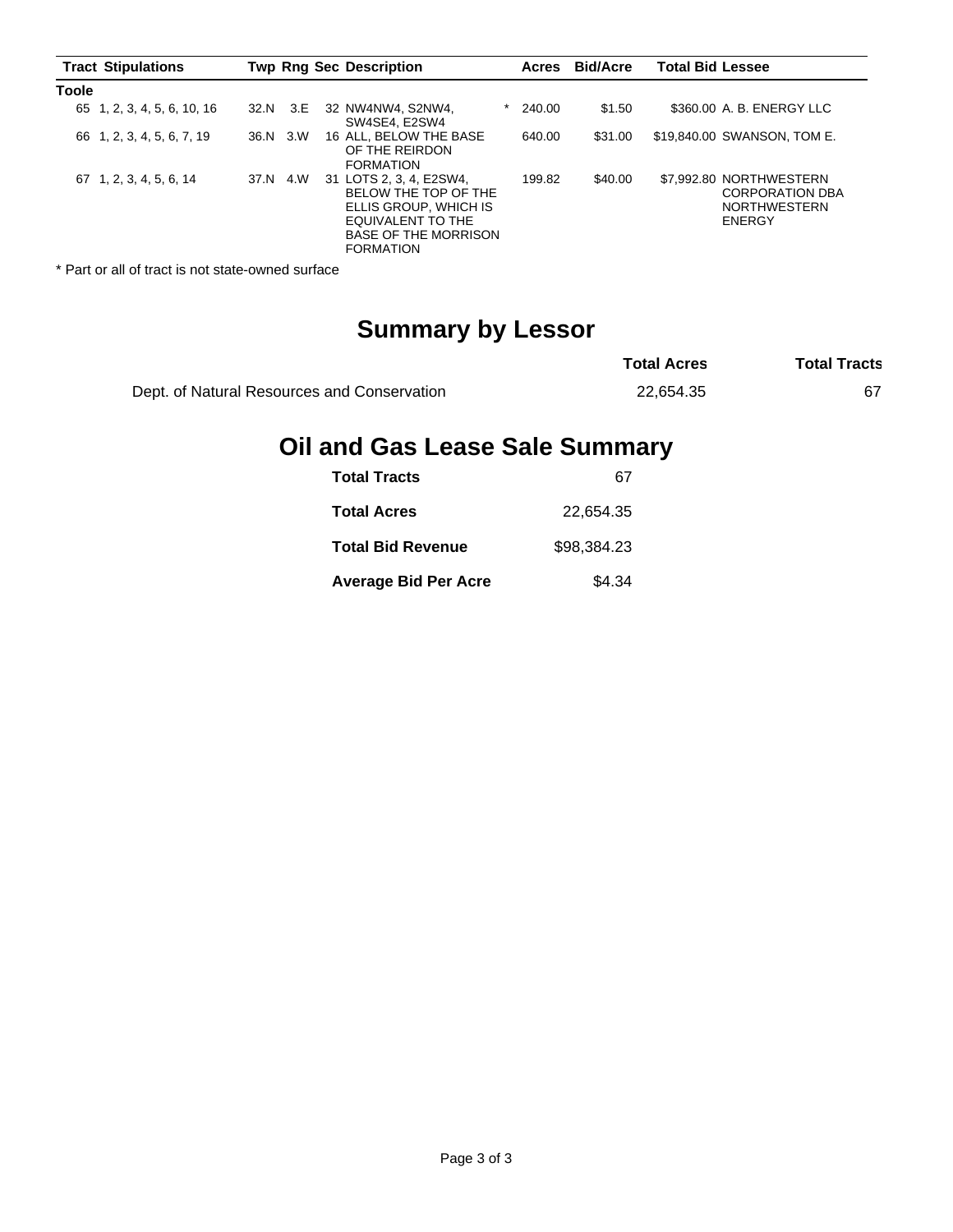## **State of Montana Oil & Gas Lease Sale - June 2, 2020 Stipulations**

- 1 Lessee shall notify and obtain approval from the Department's Trust Land Management Division (TLMD) prior to constructing well pads, roads, power lines, and related facilities that may require surface disturbance on the tract. Lessee shall comply with any mitigation measures stipulated in TLMD's approval.
- 2 Prior to the drilling of any well on or into the lease premises, lessee shall send one copy of the well prognosis, including Form 22 "Application for Permit" to the Department's Trust Land Management Division (TLMD). After a well is drilled and completed, lessee shall send one copy of all logs run, Form 4A "Completion Report", and geologic report to TLMD. A copy of Form 2 "Sundry Notice and Report of Wells" or other appropriate Board of Oil and Gas Conservation form shall be sent to TLMD whenever any subsequent change in well status or operator is intended or has occurred. Lessee shall also notify and obtain approval from the TLMD prior to plugging a well on the lease premises.

Issuance of this lease in no way commits the Land Board to approval of coal bed methane production on this lease. Any coal bed methane extraction wells would require subsequent review and approval by the board.

- 3 The TLMD will complete an initial review for cultural resources and, where applicable, paleontological resources of the area intended for disturbance and may require a resources inventory. Based on the results of the inventory, the TLMD may restrict surface activity for the purpose of protecting significant resources located on the lease premises.
- 4 The lessee shall be responsible for controlling any noxious weeds introduced by lessee's activity on State-owned land and shall prevent or eradicate the spread of those noxious weeds onto land adjoining the lease premises. The lessee's methods of control shall be reviewed and approved by the Department's Unit Office that has jurisdiction for that locale.
- 5 The definitions of "oil" and "gas" provided in 82-1-111, MCA, do not apply to this lease for royalty calculation purposes.
- 6 If the State does not own the surface, the lessee must contact the owner of the surface in writing at least 30 days prior to any surface activity. A copy of the correspondence shall be sent to TLMD.
- 7 Due to unstable soil conditions on this tract and/or topography that is rough and/or steep, surface use may be restricted or denied. Seismic activity may be restricted to poltershots.
- 8 The lessee is responsible to pay for all damages, including penalties and charges assessed by the USDA-CFSA on CRP lands, as a result of drilling and production on the tract.
- 9 This lease is located within designated sage grouse general habitat. Proposed activities are subject to, and shall comply with, all provisions, stipulations and mitigation requirements of the Montana Sage Grouse Habitat Conservation Strategy, as implemented by Governor's Executive Orders 10-2014, 12-2015, and amendments thereto. Contact the TLMD prior to preparing a project proposal.
- 10 Due to the floodplain/wetlands area(s), surface use may be restricted or denied.
- 11 This tract contains navigable river beds and/or related acreage. No surface occupancy is allowed within the bed of the navigable river, abandoned channels, or on islands and accretions. In addition, upon completion of a successful well, where river title is disputed, the lessee will file an interpleader action under Rule 22, M.R.Civ.P. in the Montana District Court, or other court having jurisdiction, in which the leased lands are located for all acreage within the lease in which the title is disputed. The lessee shall name all potential royalty claimants as defendants.
- 12 No surface occupancy of the school area and/or related facilities is permitted without written approval of TLMD.
- 13 If the lessee completes a successful oil and/or gas well, and if land title is disputed, the lessee shall fund professional land surveys as needed to determine the location and acreage encompassed by the spacing and/or pooling unit and the state lease acreage within that unit. Surveys shall be conducted by a licensed land surveyor acceptable to the Department, and shall be prepared pursuant to survey requirements provided by the Department.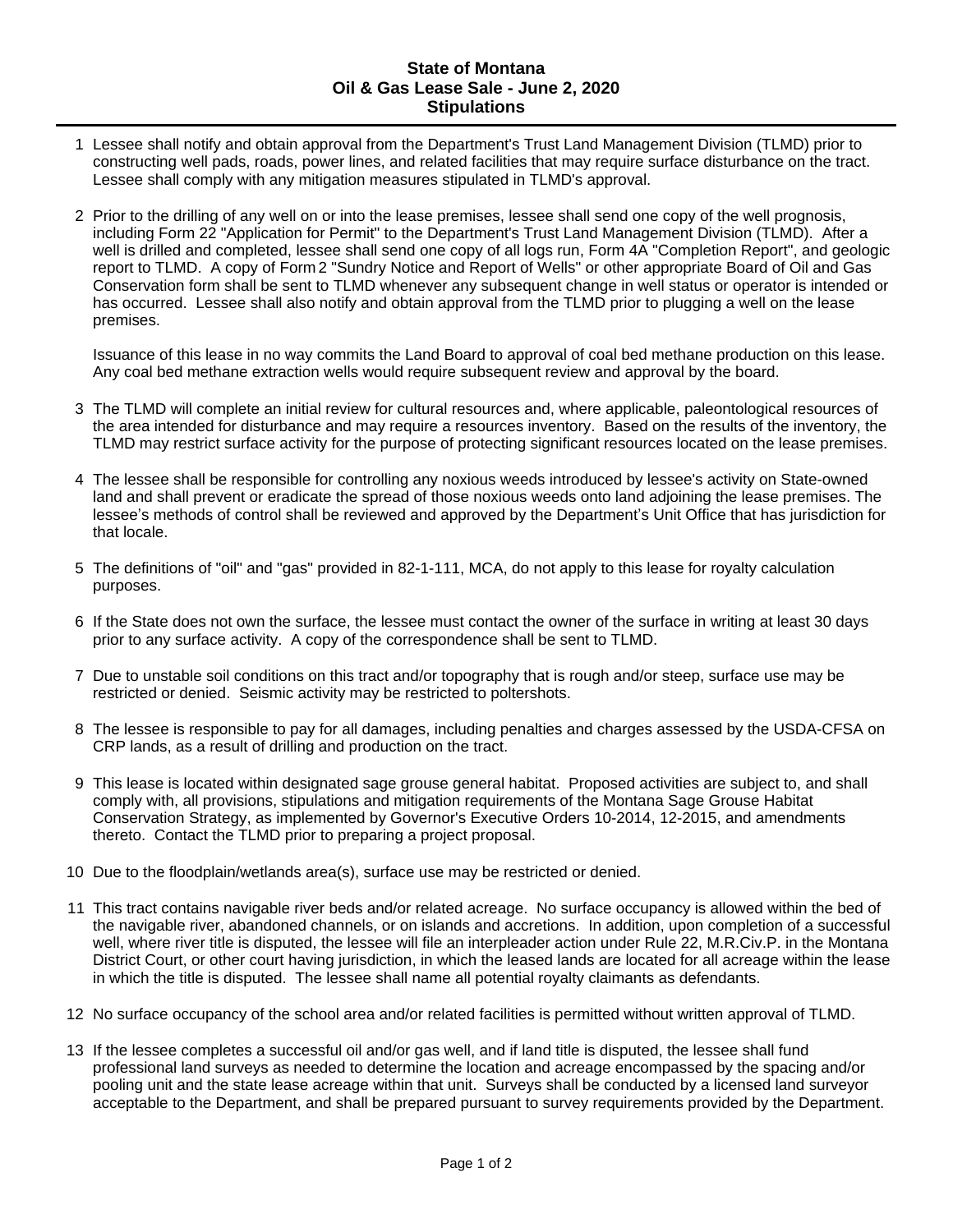- 14 A gas storage unit exists on this tract. TLMD will solicit comments from the gas storage operator (if other than lessee) if drilling through the gas storage reservoir is proposed, and TLMD may include reasonable protective stipulations in approving lessee's operating plan. As part of its regulatory review, the BOGC may also require protective measures to ensure no impact to the gas storage reservoir.
- 15 This tract has (an) existing well(s) and related facilities. The lessee has 45 days from the effective date of this lease to determine whether or not to assume responsibility from the former lessee for the well and any existing facilities. The lessee may not enter the well until a change of operator has been filed with, and approved by, the Board of Oil and Gas Conservation.
- 16 This tract has (an) existing well(s) and related facilities. The lessee has 45 days from the effective date of this lease to determine whether or not to assume responsibility from the former lessee for the well(s) and any existing facilities. The lessee may not enter the well(s) until a change of operator has been filed with, and approved by, the Board of Oil and Gas Conservation. The(se) well(s) must be returned to commercial production or plugged and the well site (s) reclaimed within 18 months from the effective date of this lease.
- 17 Due to existing surface uses (such as center pivots, wheel lines, etc.) development on this tract may be restricted.
- 18 No surface occupancy shall be allowed on this tract unless otherwise approved in writing by the Director of Montana Department of Transportation.
- 19 This tract is located within the Kevin-Sunburst oil and gas field area and is adjacent to a portion of the Kevin Rim ACEC. The Department will solicit input from the Montana Department of Fish, Wildlife and Parks for any new well proposals.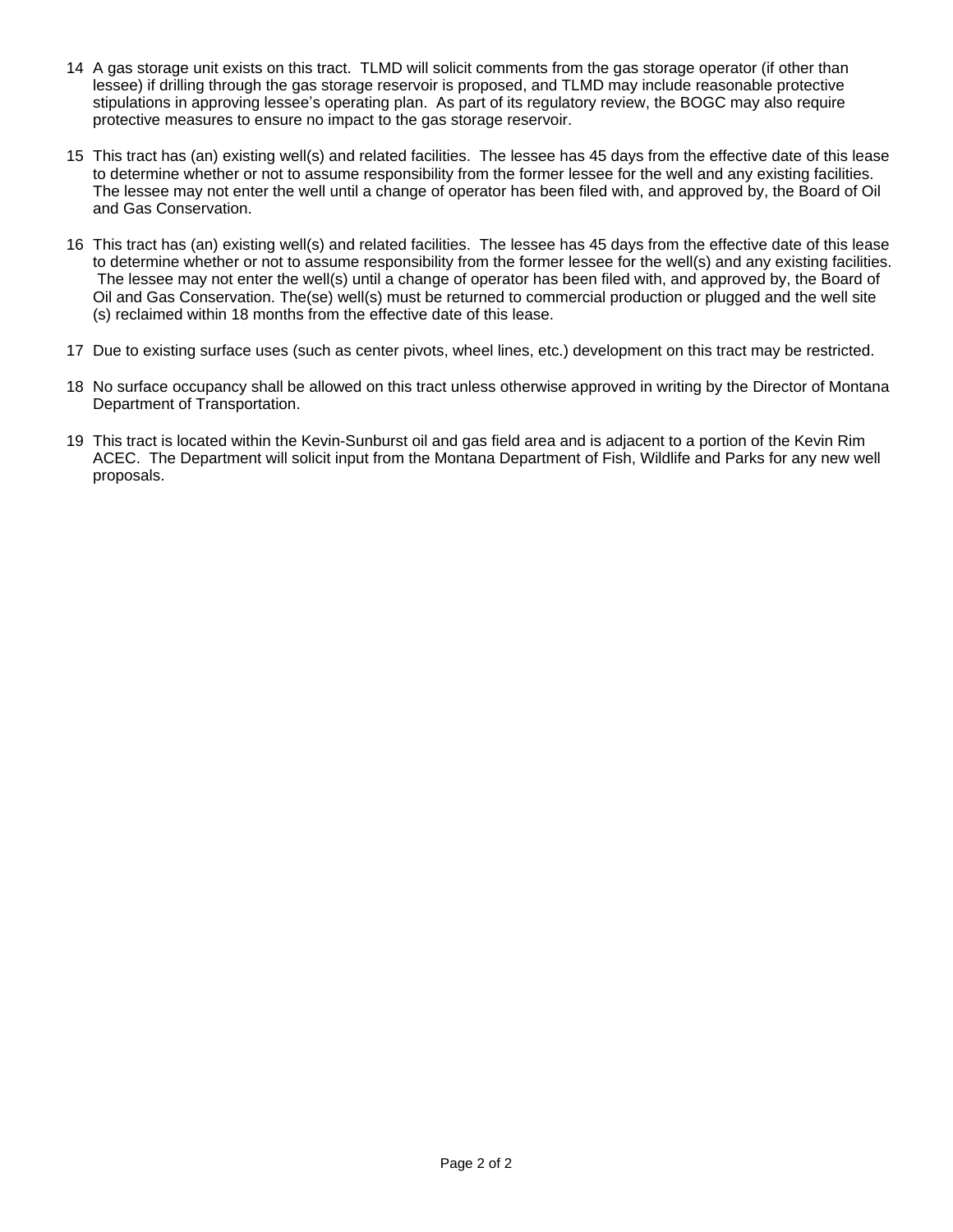## **State of Montana Oil & Gas Lease Sale - June 2, 2020 Applicant List**

|                |              |                              |  | <b>Tract Twp Rng Sec Description</b>                                                                                                                                                                                                                        |  | <b>Acres Applicant</b>                       |  |  |  |  |
|----------------|--------------|------------------------------|--|-------------------------------------------------------------------------------------------------------------------------------------------------------------------------------------------------------------------------------------------------------------|--|----------------------------------------------|--|--|--|--|
| <b>Daniels</b> |              |                              |  |                                                                                                                                                                                                                                                             |  |                                              |  |  |  |  |
|                |              |                              |  | 1 34.N 45.E 1 LOTS 3, 4, S2NW4, SW4 320.90 JAKE OIL, LLC<br>2 34.N 45.E 2 LOTS 1, 2, 3, 4, S2N2, S2 642.16 JAKE OIL, LLC<br>3 34.N 45.E 3 LOTS 1, 4, SW4NW4, SE4NE4, E2SE4, 320.68 JAKE OIL, LLC                                                            |  |                                              |  |  |  |  |
|                |              |                              |  |                                                                                                                                                                                                                                                             |  |                                              |  |  |  |  |
|                |              |                              |  |                                                                                                                                                                                                                                                             |  |                                              |  |  |  |  |
|                |              |                              |  | W2SW4<br>4<br>4 34.N 45.E 11 E2<br>6 34.N 45.E 11 E2<br>6 34.N 45.E 12 N2NE4, SE4SE4, W2SW4<br>6 34.N 45.E 13 E2NE4, SE4, SE4 SW4<br>200.00 JAKE OIL, LLC<br>6 34.N 45.E 23 ALL<br>8 34.N 45.E 23 ALL<br>8 34.N 45.E 23 ALL<br>8 34.N 45.E 23 ALL<br>9 34.N |  |                                              |  |  |  |  |
|                |              |                              |  |                                                                                                                                                                                                                                                             |  |                                              |  |  |  |  |
|                |              |                              |  |                                                                                                                                                                                                                                                             |  |                                              |  |  |  |  |
|                |              |                              |  |                                                                                                                                                                                                                                                             |  |                                              |  |  |  |  |
|                |              |                              |  |                                                                                                                                                                                                                                                             |  |                                              |  |  |  |  |
|                |              |                              |  |                                                                                                                                                                                                                                                             |  |                                              |  |  |  |  |
|                |              |                              |  |                                                                                                                                                                                                                                                             |  |                                              |  |  |  |  |
|                |              |                              |  |                                                                                                                                                                                                                                                             |  |                                              |  |  |  |  |
|                |              |                              |  |                                                                                                                                                                                                                                                             |  |                                              |  |  |  |  |
|                |              |                              |  |                                                                                                                                                                                                                                                             |  |                                              |  |  |  |  |
|                |              |                              |  |                                                                                                                                                                                                                                                             |  |                                              |  |  |  |  |
|                |              |                              |  |                                                                                                                                                                                                                                                             |  |                                              |  |  |  |  |
|                |              |                              |  |                                                                                                                                                                                                                                                             |  |                                              |  |  |  |  |
|                |              |                              |  |                                                                                                                                                                                                                                                             |  |                                              |  |  |  |  |
|                |              |                              |  |                                                                                                                                                                                                                                                             |  |                                              |  |  |  |  |
|                |              |                              |  |                                                                                                                                                                                                                                                             |  |                                              |  |  |  |  |
|                |              |                              |  |                                                                                                                                                                                                                                                             |  |                                              |  |  |  |  |
|                |              |                              |  |                                                                                                                                                                                                                                                             |  |                                              |  |  |  |  |
|                |              |                              |  |                                                                                                                                                                                                                                                             |  | 160.00 JAKE OIL, LLC                         |  |  |  |  |
|                |              |                              |  |                                                                                                                                                                                                                                                             |  | 320.00 JAKE OIL, LLC                         |  |  |  |  |
|                |              |                              |  |                                                                                                                                                                                                                                                             |  | 400.00 JAKE OIL, LLC                         |  |  |  |  |
|                |              |                              |  |                                                                                                                                                                                                                                                             |  | 280.00 JAKE OIL, LLC                         |  |  |  |  |
|                |              |                              |  |                                                                                                                                                                                                                                                             |  | 560.00 JAKE OIL, LLC                         |  |  |  |  |
|                |              |                              |  |                                                                                                                                                                                                                                                             |  | 400.00 JAKE OIL, LLC                         |  |  |  |  |
|                |              |                              |  |                                                                                                                                                                                                                                                             |  | 120.00 JAKE OIL, LLC                         |  |  |  |  |
|                |              |                              |  |                                                                                                                                                                                                                                                             |  | 240.00 JAKE OIL, LLC                         |  |  |  |  |
|                |              |                              |  |                                                                                                                                                                                                                                                             |  | 400.00 JAKE OIL, LLC                         |  |  |  |  |
|                |              |                              |  | 21 34.N 47.E 14 S2NW4_SW4NE4_NW4SE4_N2SW4<br>22 34.N 47.E 24 NW4<br>23 34.N 47.E 25 W2<br>24 34.N 47.E 26 N2, N2SW4<br>25 35.N 45.E 23 NE4, N2SE4, SW4SE4<br>26 35.N 45.E 24 N2, SE4, N2SW4<br>27 35.N 45.E 25 E2, E2SW4<br>28 35.N 45.E 36                 |  | 640.00 JAKE OIL, LLC                         |  |  |  |  |
|                |              |                              |  |                                                                                                                                                                                                                                                             |  | 399.90 JAKE OIL, LLC                         |  |  |  |  |
|                |              |                              |  |                                                                                                                                                                                                                                                             |  | 319.76 JAKE OIL, LLC                         |  |  |  |  |
|                |              |                              |  |                                                                                                                                                                                                                                                             |  | 640.00 JAKE OIL, LLC                         |  |  |  |  |
|                |              |                              |  |                                                                                                                                                                                                                                                             |  | 640.00 JAKE OIL, LLC                         |  |  |  |  |
|                |              |                              |  |                                                                                                                                                                                                                                                             |  | 310.76 JAKE OIL, LLC<br>320.00 JAKE OIL, LLC |  |  |  |  |
|                |              |                              |  |                                                                                                                                                                                                                                                             |  | 160.00 JAKE OIL, LLC                         |  |  |  |  |
|                |              |                              |  |                                                                                                                                                                                                                                                             |  | 160.00 JAKE OIL, LLC                         |  |  |  |  |
|                |              | 40 35.N 47.E                 |  | 33 W <sub>2</sub>                                                                                                                                                                                                                                           |  | 320.00 JAKE OIL, LLC                         |  |  |  |  |
|                |              | 41 36.N 47.E                 |  | 1 LOTS 1, 2, 3, SE4NW4, S2NE4, N2SE4,                                                                                                                                                                                                                       |  | 348.27 JAKE OIL, LLC                         |  |  |  |  |
|                |              |                              |  | SE4SE4                                                                                                                                                                                                                                                      |  |                                              |  |  |  |  |
|                |              | 42 36.N 47.E                 |  | 2 LOT 4, S2NW4, NW4SE4, S2SE4, SW4                                                                                                                                                                                                                          |  | 398.23 JAKE OIL, LLC                         |  |  |  |  |
|                | 43 36.N 47.E |                              |  | 3 LOTS 1, 3, 4, SW4NW4, SE4NE4, E2SE4,                                                                                                                                                                                                                      |  | 315.86 JAKE OIL, LLC                         |  |  |  |  |
|                |              |                              |  | NW4SW4                                                                                                                                                                                                                                                      |  |                                              |  |  |  |  |
|                | 44 36.N 47.E |                              |  | 10 N2, N2S2                                                                                                                                                                                                                                                 |  | 480.00 JAKE OIL, LLC                         |  |  |  |  |
|                |              | 45 36.N 47.E                 |  | 11 W2, W2NE4, NW4SE4                                                                                                                                                                                                                                        |  | 440.00 JAKE OIL, LLC                         |  |  |  |  |
|                |              |                              |  | 46 36.N 47.E 12 E2NE4, SE4                                                                                                                                                                                                                                  |  | 240.00 JAKE OIL, LLC                         |  |  |  |  |
|                |              | 47 36.N 47.E                 |  | 13 SW4NW4, E2NE4, N2S2, SE4SE4                                                                                                                                                                                                                              |  | 320.00 JAKE OIL, LLC                         |  |  |  |  |
|                |              |                              |  | 48 36.N 47.E 14 N2SW4_SW4SW4                                                                                                                                                                                                                                |  | 120.00 JAKE OIL, LLC                         |  |  |  |  |
|                |              | 49 36.N 47.E                 |  | 23 NW4NW4, S2NW4, N2SW4                                                                                                                                                                                                                                     |  | 200.00 JAKE OIL, LLC                         |  |  |  |  |
|                |              | 50 36.N 47.E                 |  | 24 SW4NW4, SW4                                                                                                                                                                                                                                              |  | 200.00 JAKE OIL, LLC                         |  |  |  |  |
|                |              | 51 36.N 47.E                 |  | 25 N2NW4, S2SW4                                                                                                                                                                                                                                             |  | 160.00 JAKE OIL, LLC                         |  |  |  |  |
|                |              | 52 37.N 47.E                 |  | 30 S2SE4                                                                                                                                                                                                                                                    |  | 80.00 JAKE OIL, LLC                          |  |  |  |  |
|                |              | 53 37.N 47.E<br>54 37.N 47.E |  | 31 LOTS 1, 2, 3, 4, E2NW4<br>32 NE4NW4, N2NE4, SE4NE4, NE4SE4, S2S2                                                                                                                                                                                         |  | 239.44 JAKE OIL, LLC<br>360.00 JAKE OIL, LLC |  |  |  |  |
|                |              | 55 37.N 47.E                 |  | 33 W2W2                                                                                                                                                                                                                                                     |  | 160.00 JAKE OIL, LLC                         |  |  |  |  |
|                |              |                              |  | 56 37.N 47.E 34 SE4NW4, NE4, S2                                                                                                                                                                                                                             |  | 520.00 JAKE OIL, LLC                         |  |  |  |  |
|                |              |                              |  |                                                                                                                                                                                                                                                             |  |                                              |  |  |  |  |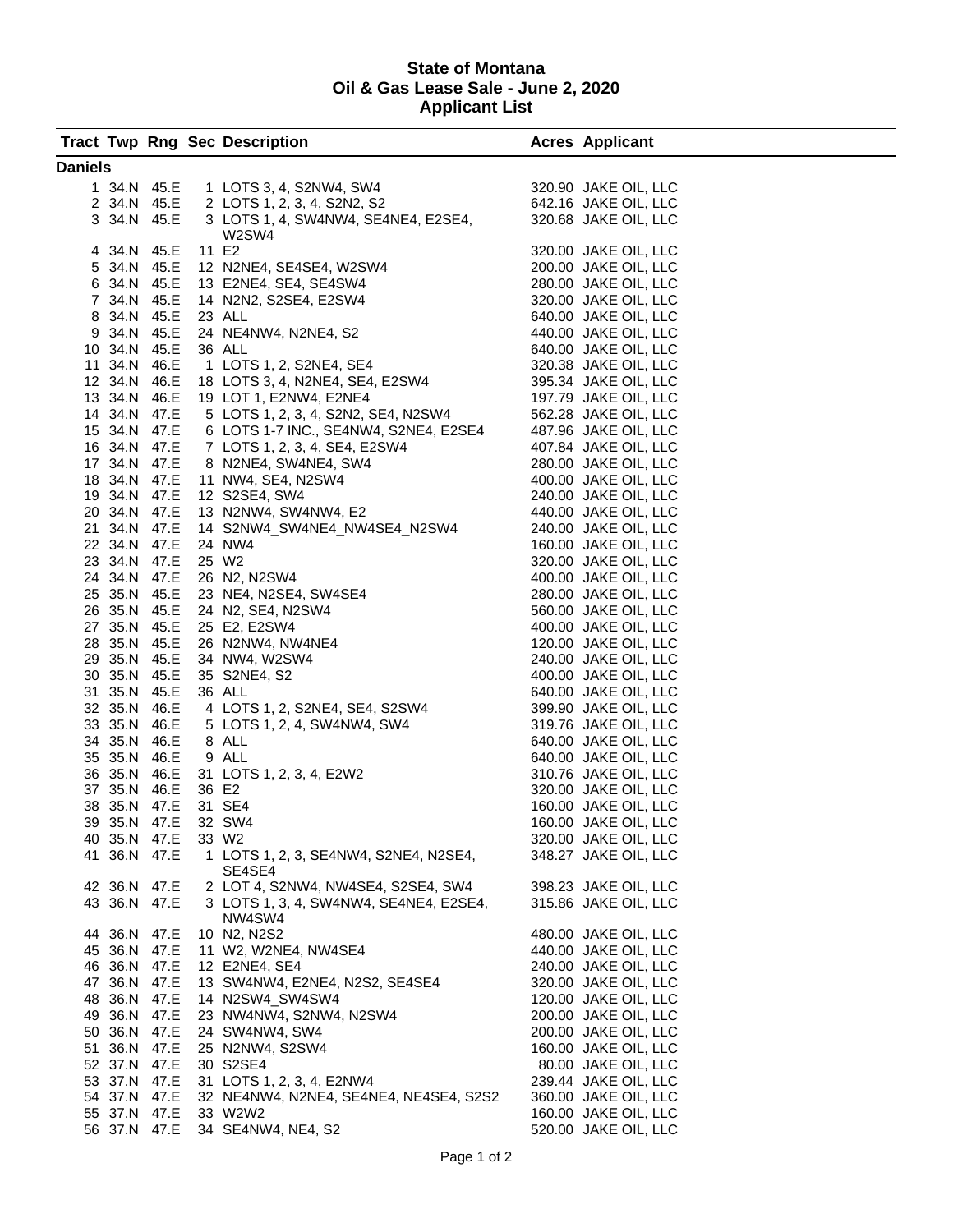|                  |                    |      | <b>Tract Twp Rng Sec Description</b>                                                                                                | <b>Acres Applicant</b>                                     |
|------------------|--------------------|------|-------------------------------------------------------------------------------------------------------------------------------------|------------------------------------------------------------|
|                  |                    |      | 57 37.N 48.E 36 N2NE4, SW4                                                                                                          | 240.00 JAKE OIL, LLC                                       |
| <b>Glacier</b>   |                    |      |                                                                                                                                     |                                                            |
|                  | 58 37.N 5.W        |      | 36 ALL, BELOW THE TOP OF THE ELLIS<br><b>FORMATION</b>                                                                              | 640.00 NORTHWESTERN CORPORATION DBA<br>NORTHWESTERN ENERGY |
| <b>Roosevelt</b> |                    |      |                                                                                                                                     |                                                            |
|                  |                    |      | 59 26.N 59.E 5 MISSOURI RIVERBED AND RELATED<br>ACREAGE, BELOW THE BASE OF THE RED<br><b>RIVER FORMATION</b>                        | 186.00 STONEBRIAR ENERGY, LLC                              |
|                  |                    |      | 60 27.N 58.E 26 MISSOURI RIVERBED AND RELATED<br>ACREAGE                                                                            | 149.00 STONEBRIAR ENERGY, LLC                              |
| Rosebud          |                    |      |                                                                                                                                     |                                                            |
|                  | 61 7.N 39.E 32 ALL |      |                                                                                                                                     | 640.00 HAMMOND VALLEY COLONY, INC.                         |
| <b>Toole</b>     |                    |      |                                                                                                                                     |                                                            |
|                  |                    |      | 62 31.N 3.E 5 HWY TRACT IN SE4NW4                                                                                                   | 6.57 A. B. ENERGY LLC                                      |
|                  | 63 31.N            | 3.E  | 5 LOTS 1, 2, 3, LESS 14.06 ACRES, S2SE4NE4, 205.41 A. B. ENERGY LLC<br>E <sub>2</sub> SE <sub>4</sub>                               |                                                            |
|                  | 64 31.N            | 3.E  | 18 NE4NE4                                                                                                                           | 40.00 A. B. ENERGY LLC                                     |
|                  | 65 32.N            | 3.E  | 32 NW4NW4, S2NW4, SW4SE4, E2SW4                                                                                                     | 240.00 A. B. ENERGY LLC                                    |
|                  | 66 36.N            | 3.0V | 16 ALL, BELOW THE BASE OF THE REIRDON<br><b>FORMATION</b>                                                                           | 640.00 SWANSON, TOM E.                                     |
|                  | 67 37.N            | 4.W  | 31 LOTS 2, 3, 4, E2SW4, BELOW THE TOP OF<br>THE ELLIS GROUP, WHICH IS EQUIVALENT<br>TO THE BASE OF THE MORRISON<br><b>FORMATION</b> | 199.82 NORTHWESTERN CORPORATION DBA<br>NORTHWESTERN ENERGY |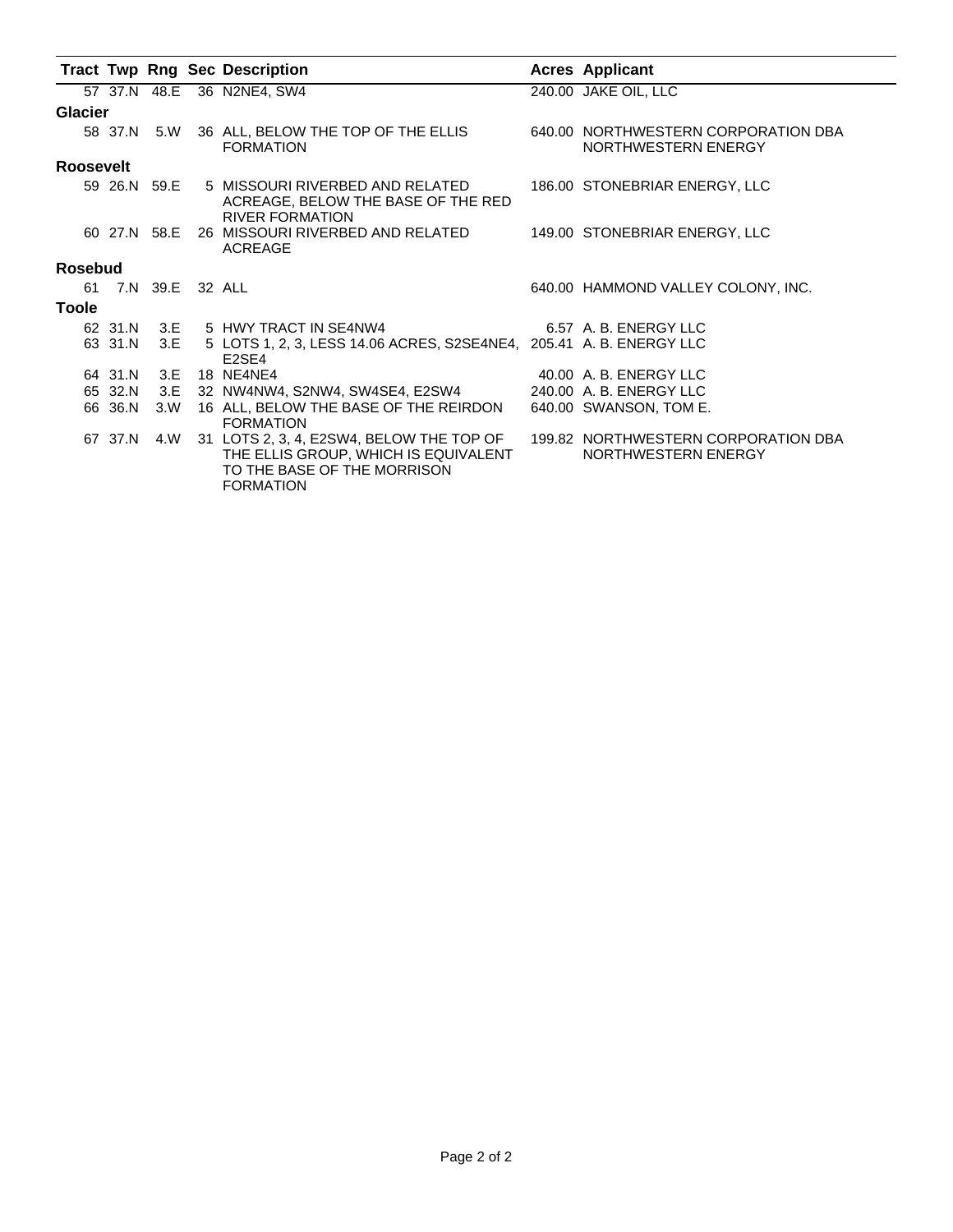### **DEPARTMENT OF NATURAL RESOURCES AND CONSERVATION**

#### **P.O. Box 201601**

## **Helena, Montana 59620-1601**

# **The following is a list of oil and gas leases, which expired or terminated in March 2020.**

| <b>COUNTY</b>       | <b>TWP</b>     | <b>RNG</b> | <b>SEC</b> | <b>DESCRIPTION</b>                                                             | <b>ACRES</b> |
|---------------------|----------------|------------|------------|--------------------------------------------------------------------------------|--------------|
|                     |                |            |            |                                                                                |              |
| Dawson              | 21 N           | 54 E       | 16         | All                                                                            | 640.00       |
|                     | 21 N           | 55 E       | 6          | Lots 1 thru 7, SE4NW4, S2NE4, SE4, E2SW4                                       | 634.20       |
|                     | 18 N           | 56 E       | 36         | Lots 2, 3, Yellowstone Riverbed and related acreage                            | 155.00       |
|                     |                |            |            |                                                                                |              |
|                     | 18 N           | 57 E       | 20         | Yellowstone Riverbed and related acreage                                       | 107.00       |
|                     | 18 N           | 57 E       | 21         | Yellowstone Riverbed and related acreage                                       | 165.00       |
|                     |                |            |            |                                                                                |              |
| <b>McCone</b>       | 26 N           | 50 E       | 16         | All                                                                            | 640.00       |
|                     |                |            |            |                                                                                |              |
| Musselshell         |                |            |            |                                                                                |              |
|                     | 9 N            | 23 E       | 16         | All                                                                            | 640.00       |
|                     | 9 N            | 25 E       | 16         | All                                                                            | 640.00       |
|                     | 10 N           | 24 E       | 36         | All                                                                            | 640.00       |
|                     |                |            |            |                                                                                |              |
| <b>Powder River</b> |                |            |            |                                                                                |              |
|                     | 8 S            | 45 E       | 36         | All                                                                            | 640.00       |
|                     | 7 S            | 52 E       | 16         | All                                                                            | 640.00       |
|                     | 8 S            | 46 E       | 36         | All                                                                            | 640.00       |
|                     | 8 S            | 51 E       | 36         | Lots 1, 2, 3, 4, W2, W2E2                                                      | 638.80       |
|                     | 9 S            | 47 E       | 4          | SE4SE4                                                                         | 40.00        |
|                     | 9S             | 47 E       | 5          | E <sub>2</sub>                                                                 | 320.00       |
|                     | 9S             | 47 E       | 16         | All                                                                            | 640.00       |
|                     | 9 <sub>5</sub> | 47 E       | 17         | NE4NE4, S2NE4                                                                  | 120.00       |
|                     |                |            |            |                                                                                |              |
| <b>Richland</b>     |                |            |            |                                                                                |              |
|                     | 22 N           | 53 E       | 16         | All                                                                            | 640.00       |
|                     | 22 N           | 54 E       | 36         | All                                                                            | 640.00       |
|                     | 19 N           | 57 E       | 25         | Lots 8, 9, SE4SE4, Yellowstone Riverbed and related                            | 303.00       |
|                     | 19 N           | 57 E       | 36         | Lots 1, 2, 3, 4, 5, 6, 8, 9, E2E2, Yellowstone Riverbed<br>and related acreage | 652.00       |
|                     | 19 N           | 58 E       | 20         | Yellowstone Riverbed and related acreage                                       | 169.00       |
|                     | 22 N           | 56 E       | 16         | All                                                                            | 640.00       |
|                     |                |            |            |                                                                                |              |
| Roosevelt           |                |            |            |                                                                                |              |
|                     | 29 N           | 57 E       | 36         | W2, NW4NE4                                                                     | 360.00       |
|                     | 30 N           | 58 E       | 16         | All                                                                            | 640.00       |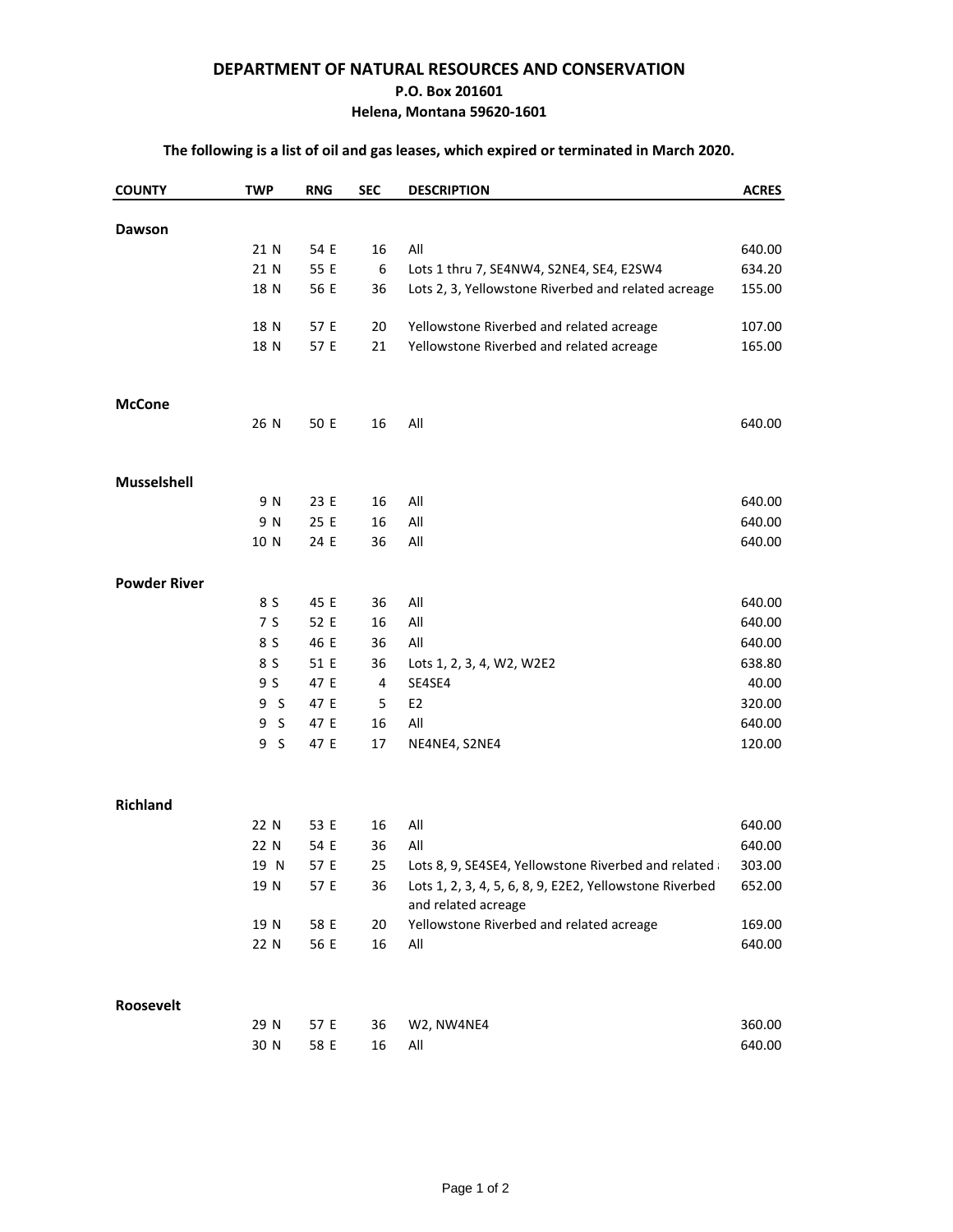| <b>COUNTY</b>   | <b>TWP</b> | <b>RNG</b> | <b>SEC</b> | <b>DESCRIPTION</b>                                                                                        | <b>ACRES</b> |
|-----------------|------------|------------|------------|-----------------------------------------------------------------------------------------------------------|--------------|
| <b>Sheridan</b> |            |            |            |                                                                                                           |              |
|                 | 32 N       | 57 E       | 36         | All                                                                                                       | 640.00       |
|                 | 34 N       | 55 E       | 36         | <b>NE4, S2</b>                                                                                            | 480.00       |
|                 | 36 N       | 56 E       | 36         | All                                                                                                       | 640.00       |
|                 | 36 N       | 58 E       | 36         | Lots 1 thru 12, NE4NW4, W2W2, and lakebeds<br>contiguous with State land within Section 36                | 843.00       |
| Toole           |            |            |            |                                                                                                           |              |
|                 | 34 N       | 1 W        | 7          | Lots 1, 2, E2NW4, E2SE4, below the base of the<br><b>Madison formation</b>                                | 234.02       |
|                 | 34 N       | 1 W        | 16         | E2, below the base of the Madison formation                                                               | 320.00       |
|                 | 34 N       | 2 W        | 36         | All, below the base of the Rierdon formation                                                              | 640.00       |
|                 | 35 N       | 2 W        | 25         | SE4NE4, SE4, below the base of the Madison<br>formation                                                   | 200.00       |
|                 | 36 N       | 1 W        | 14         | All                                                                                                       | 640.00       |
|                 | 36 N       | 1 W        | 23         | N <sub>2</sub>                                                                                            | 320.00       |
|                 | 36 N       | 1 W        | 36         | All                                                                                                       | 640.00       |
|                 | 37 N       | 4 W        | 16         | All, below the top of the Ellis Group, which is<br>equivalent to the base of the Morrison formation       | 640.00       |
|                 | 37 N       | 4 W        | 30         | NE4, below the top of the Ellis Group, which is<br>equivalent to the base of the Morrison formation       | 160.00       |
|                 | 37 N       | 4 W        | 32         | W2, W2SE4, below the top of the Ellis Group, which<br>is equivalent to the base of the Morrison formation | 400.00       |

**Valley**

| 30 N | 37 E | 36 | All                  | 640.00 |
|------|------|----|----------------------|--------|
| 30 N | 38 E | 16 | All                  | 640.00 |
| 31 N | 37 E | 16 | All                  | 640.00 |
| 31 N | 37 E | 36 | All                  | 640.00 |
| 31 N | 39 E | 1  | Lots 1, 2, S2NE4, S2 | 480.06 |
| 31 N | 39 E | 11 | All                  | 640.00 |
| 31 N | 39 E | 15 | All                  | 640.00 |
| 31 N | 39 E | 16 | All                  | 640.00 |
| 31 N | 39 E | 21 | NE4, W2SE4           | 240.00 |
| 35 N | 40 E | 36 | All                  | 640.00 |
|      |      |    |                      |        |